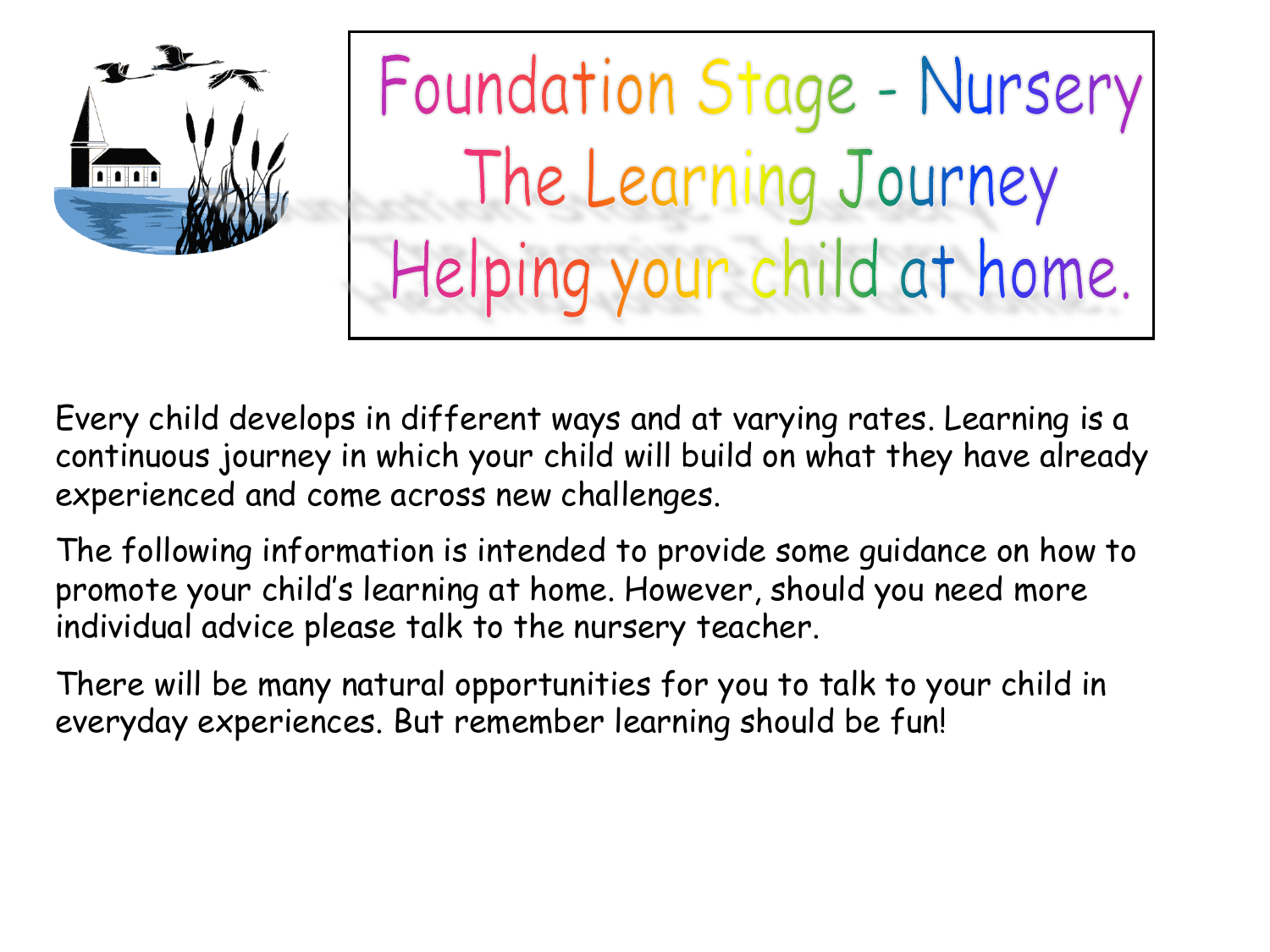Sharing books....

 $\square$  Talk about the illustrations in picture books.

 $\Box$  Make time to read to your child regularly and share books together. Encourage your child to predict what might happen next.

 $\Box$  Children enjoy stories with rhythm and rhyme, action and noise and repetitive noise or phrases.

 $\Box$  Read nursery rhymes and poems together. Clap the rhythm as you read.

 $\Box$  Let your child see you reading for your own pleasure. They will want to copy!

 $\Box$  Encourage your child to ask questions. Try to find the answers together in books.

 $\Box$  Follow the words with your fingertips as you read and your child will soon realise that the 'black squiggly bits' are telling you what to say.

 $\Box$  Children who learn to enjoy books when they are very young are more likely to be keen readers when they grow up.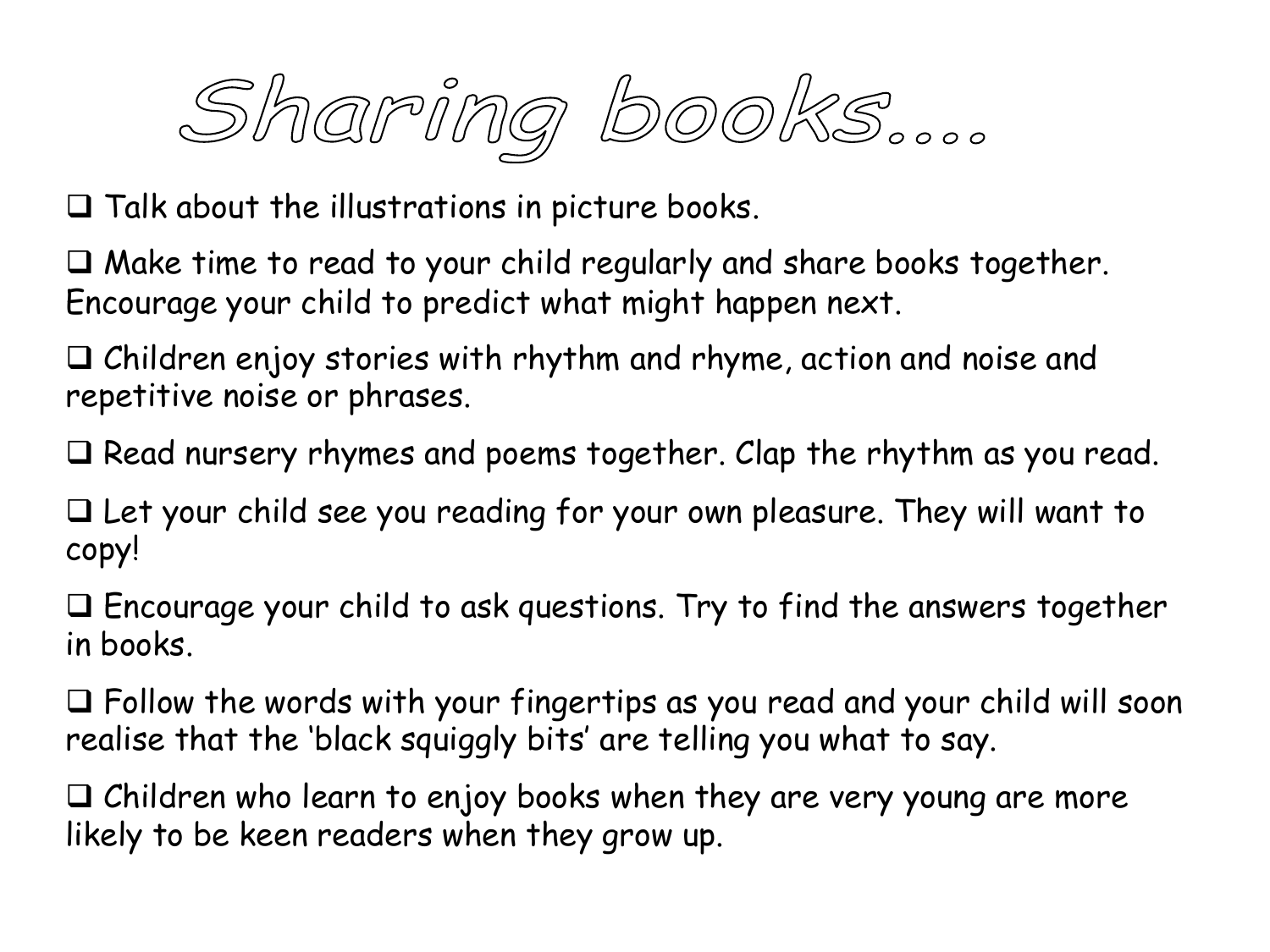

v Set aside short periods of 'special time' when you sit with your child and talk with your child.

 $\cdot$  Talk through simple activities such as making a sandwich to develop good thinking skills.

 $\cdot$  Look at family photographs and talk about past experiences.

\* Encourage your child to talk about their day.

\* Play guessing games on journeys. "What do you think you might see?' Make a list and tick off anything that you see.

◆ When reading new stories encourage your child to predict what might happen next.

v Ask questions, for example, 'What do you think will happen …'

v Give your child instructions to do something, first we will……. Then …..

◆ Your child is learning new words everyday!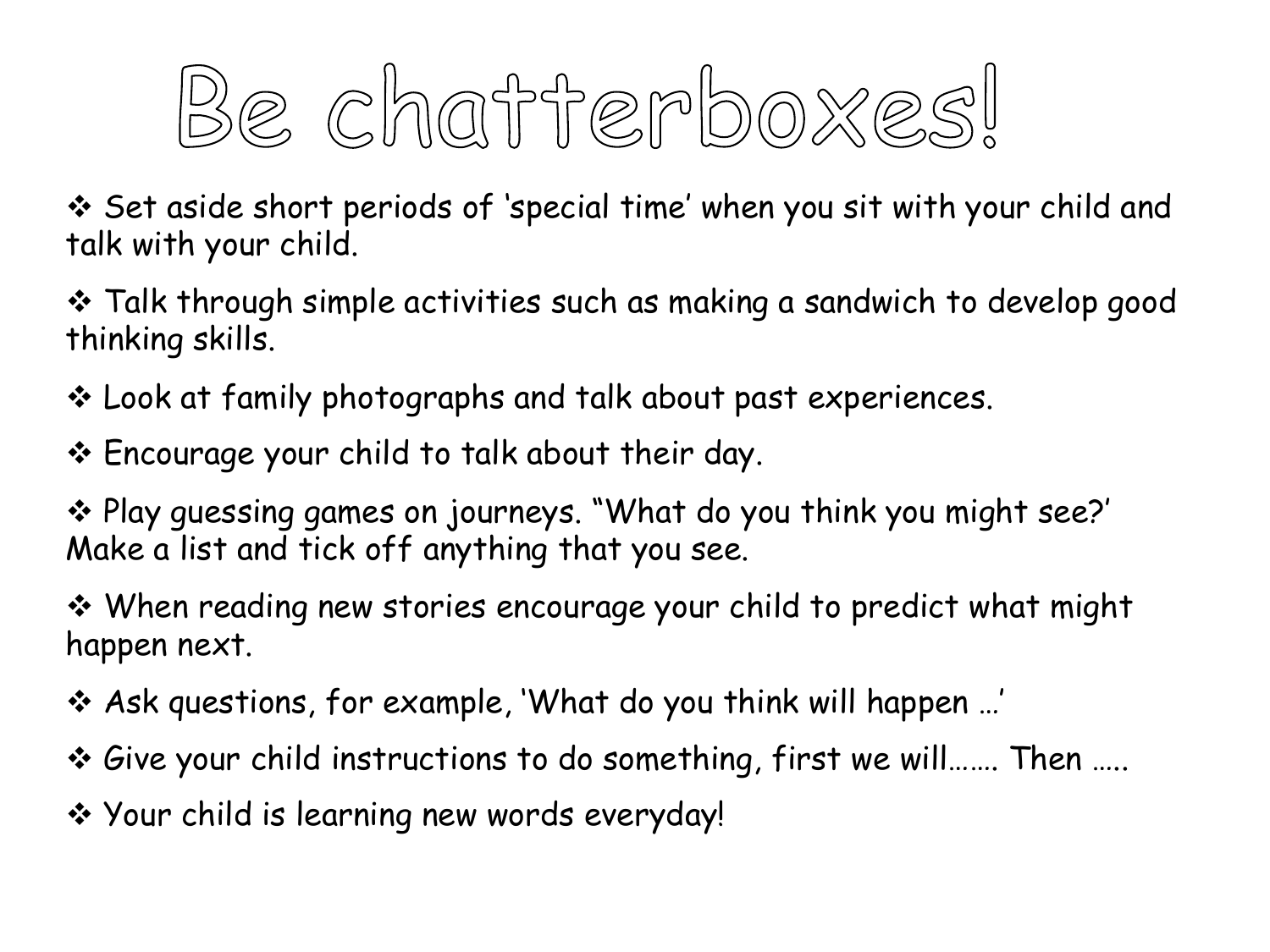Early writing...

§ Play throwing and catching games. Development of large movement skills will help your child develop smaller movement skills needed for writing.

- Use ribbons to make large circular arm movements.
- § Encourage your child to practise fine movement skills using jigsaws, threading beads and construction toys etc.
- § Play dough and clay are excellent for encouraging fine finger movements.
- § Encourage your child to peg the washing out, squeezing the pegs helps to develop a pincer grasp which is needed for writing!
- § Praise any attempt to write including mark making and pretend writing. Let your child see you writing – they will want to copy you.
- § Talk about your child's paintings and drawings. Write down what they have done.
- § Make lists together e.g. shopping, holiday, party lists.
- § Involve your child in signing cards, letters and invitations.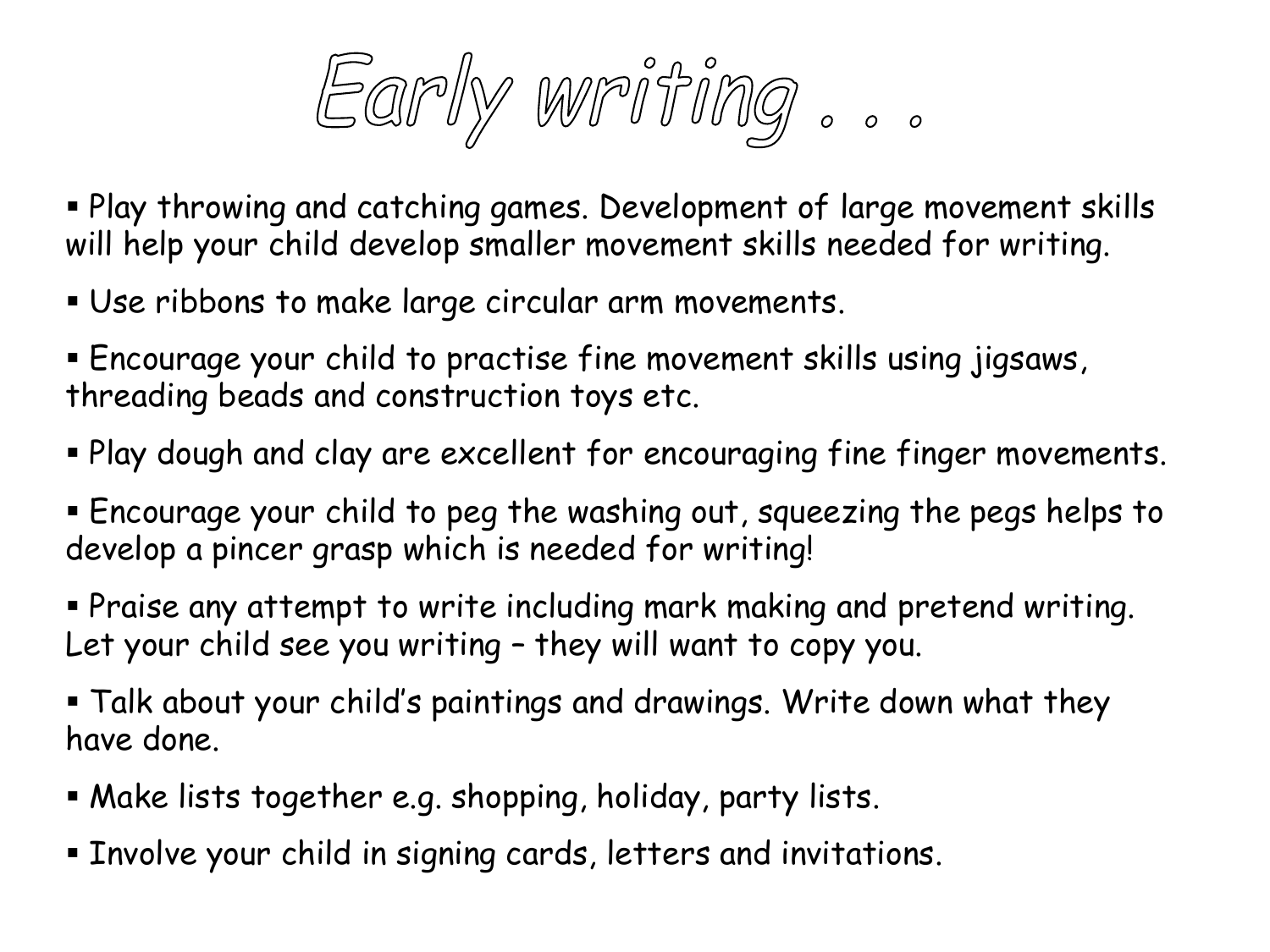

 $\triangleright$  Encourage your child to recite number names in order and also to sing number rhymes.

 $\triangleright$  At mealtimes, count how many knives, forks, spoons, plates and mugs are needed for the family.

 $\triangleright$  When out and about, look for numbers, e.g. house numbers, car number plates, bus numbers, road signs.

 $\triangleright$  Look for numbers in the house on food packets, books.

 $\triangleright$  When cooking or baking, encourage your child to count spoonfuls of ingredients. Talk about weighing the ingredients.

Ø Look at patterns on wrapping paper, clothes and packaging. Look at repeating patterns such as stripes, stars, circles.

 $\triangleright$  When playing in the bath or pouring drinks, talk about full, nearly full, empty.

 $\triangleright$  Sort the washing and match the socks. Talk about 'same' and 'different'.